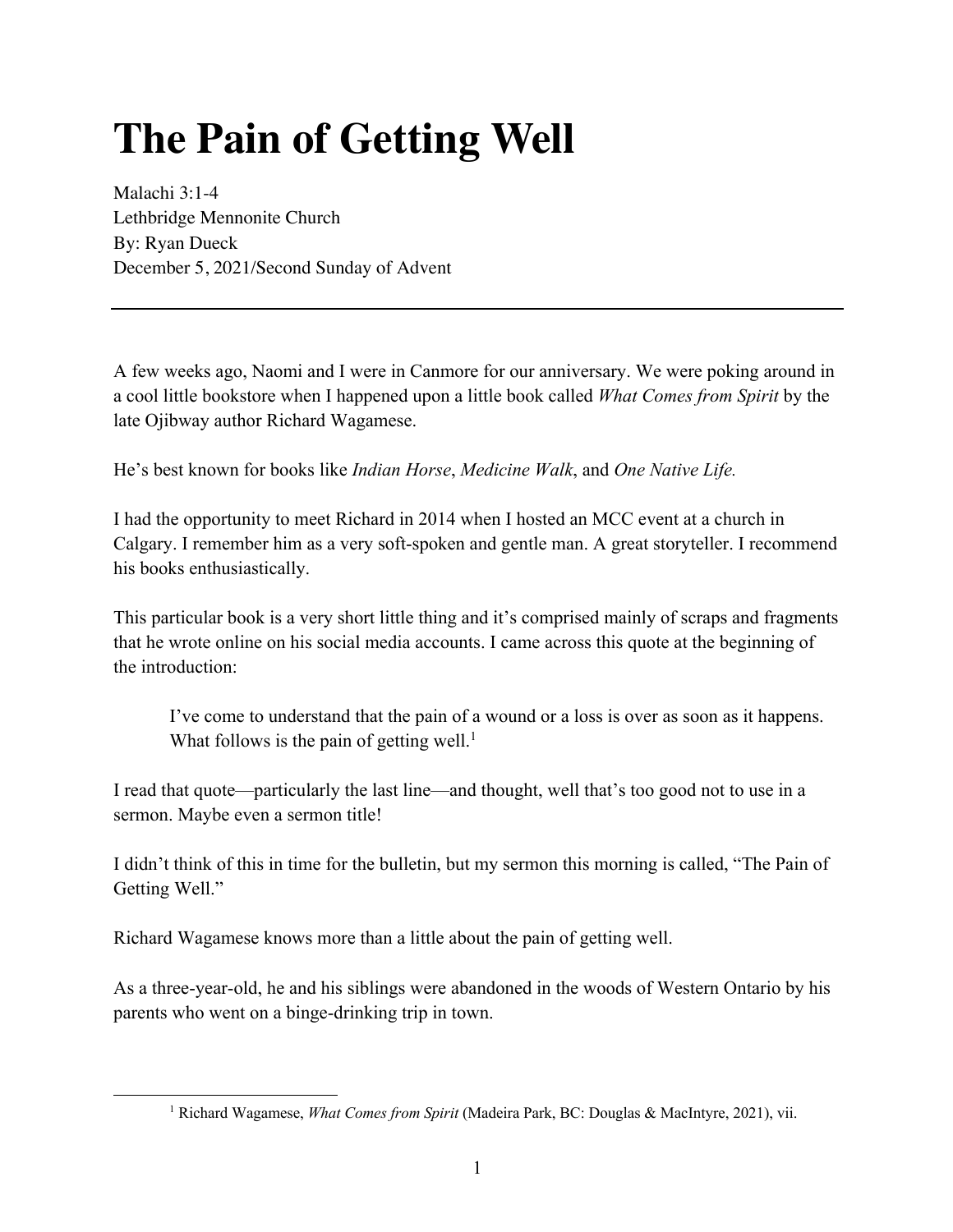The children found their way to a railroad depot where they were found by a police officer. This kicked into motion a series of events that led to Wagamese spending the next half decade bouncing around foster homes.

This was followed by his adoption into a quite severe Christian home that prohibited him to maintain any contact with his indigenous heritage and identity, and from whom he would run away at sixteen.

Wagamese would not have any contact with his family until he was twenty-three years old. Over time, he would come to forgive them for abandoning him, knowing that they, too, were trying to outrun painful stories of their own. He described it like this:

Each of the adults [that abandoned us] suffered in an institution that tried to scrape the Indian out of their insides, and they came back to the bush raw, sore and aching.<sup>2</sup>

In his late teen and young adult years, Richard Wagamese wandered down all too familiar roads. From the time he was sixteen, he lived on the street, abusing drugs and alcohol, and was imprisoned several times.

He spent time as a tree planter, a ditch digger, sugar beet picker, farm hand, railroad crew labourer, dish washer, fish cleaner, marina helper and a big rig washer—whatever kept a roof over his head and food in his belly.

Wagamese struggled with addiction for a significant part of his life. He was married and divorced three times, and had two sons, one of whom was estranged.

Through it all, he would read and read and read. He spent countless hours in libraries in his youth, often simply because it was a place to stay warm!

He began to write. And he was good at it. Over time words became his life.

His writings would be a powerful window into his own experience and with indigenous experience more broadly. And he would become a source of hope and courage and strength to many people who saw their stories in his.

In the second half of his life, he seemed to settle into peace with himself, his family, his spiritual beliefs, his identity, his place in the world.

<sup>&</sup>lt;sup>2</sup> https://web.archive.org/web/20170328150122/http://www.theglobeandmail.com/arts/ojibway-authorrichard-wagamese-found-salvation-in-stories/article34422836/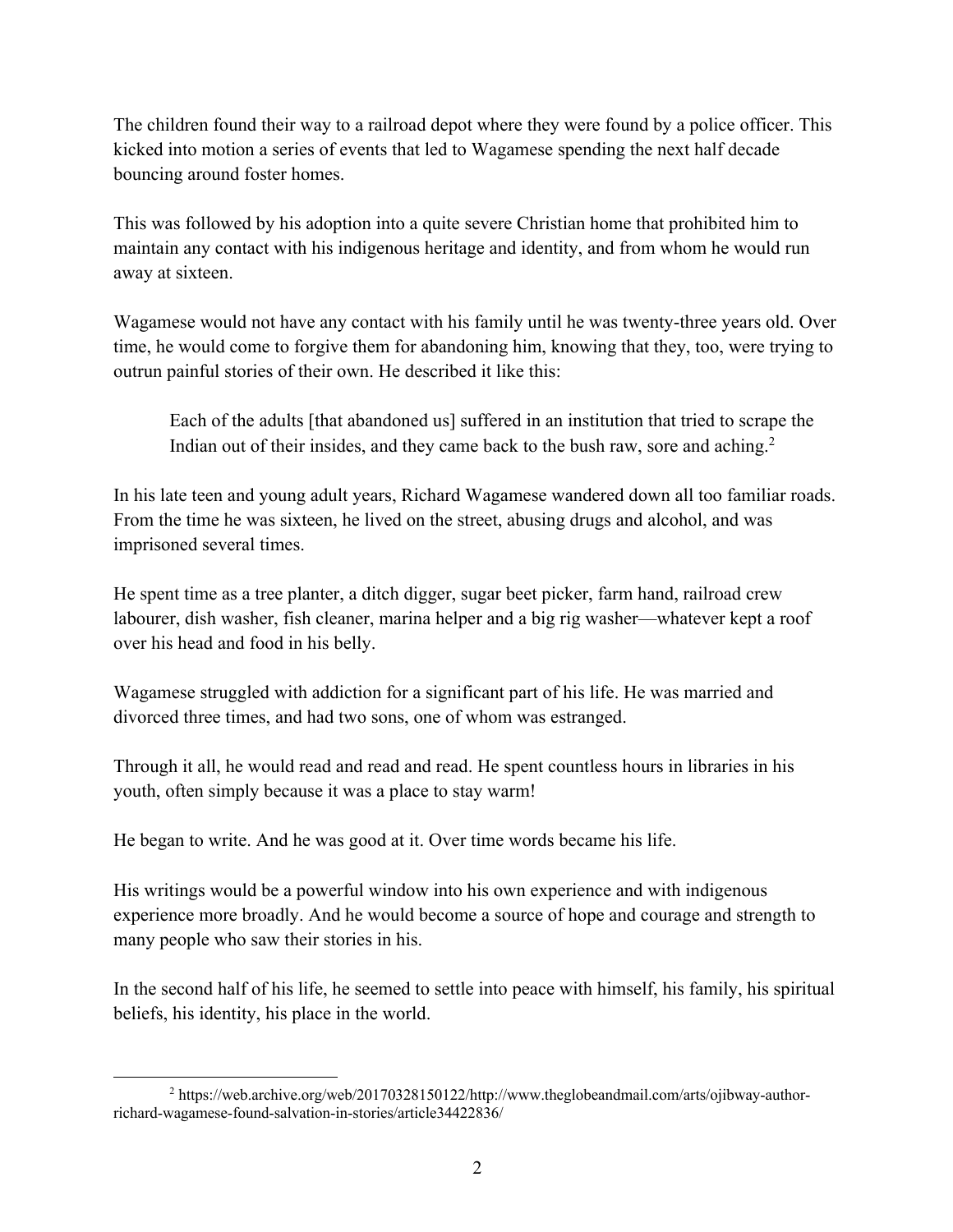In March 2017, he died far too young, at age 61.

\*\*\*

I don't know how old Richard Wagamese was when he wrote the line about the "pain of getting well."

My guess is that it was in the last third of his life. It's not the kind of line you can write without going through some stuff.

Getting well isn't easy.

Some wounds cut deep. Some pain lasts a long time. It shows up in unexpected places, even when you thought you were done with it or had at least in some sense moved on.

Getting well sometimes requires unlearning lies that have been told about you, lies that you have internalized and are hard to dislodge.

Getting well sometimes requires hard journeys of forgiving people who have done wrong to you and hurt you in deep and defining ways.

Getting well very often requires taking a hard look in the mirror, seeing unflattering truths, embracing personal responsibility, and deciding to pursue different paths.

In chapter five of John's gospel, Jesus asked a man who had been ill for nearly forty years and was lying by the pool of Bethsaida, if he "wanted to be made well."

This probably strikes us on the surface as a kind of stupid, even insulting question. After four decades of suffering, who wouldn't want to be made well?

But Jesus knew—and knows—that getting well isn't always an easy process, and that human beings often choose not to get well because of the costs seem too high.

Jesus knew—and knows— that growing, maturing, flourishing, learning health and strength and resilience, becoming what we were created to be is rarely a painless process.

From a Christian perspective, getting well means encountering God. The truth of God. The mercy of God. The summons of God. The freedom and hope of God.

It means facing honestly who we are in the light of who God is.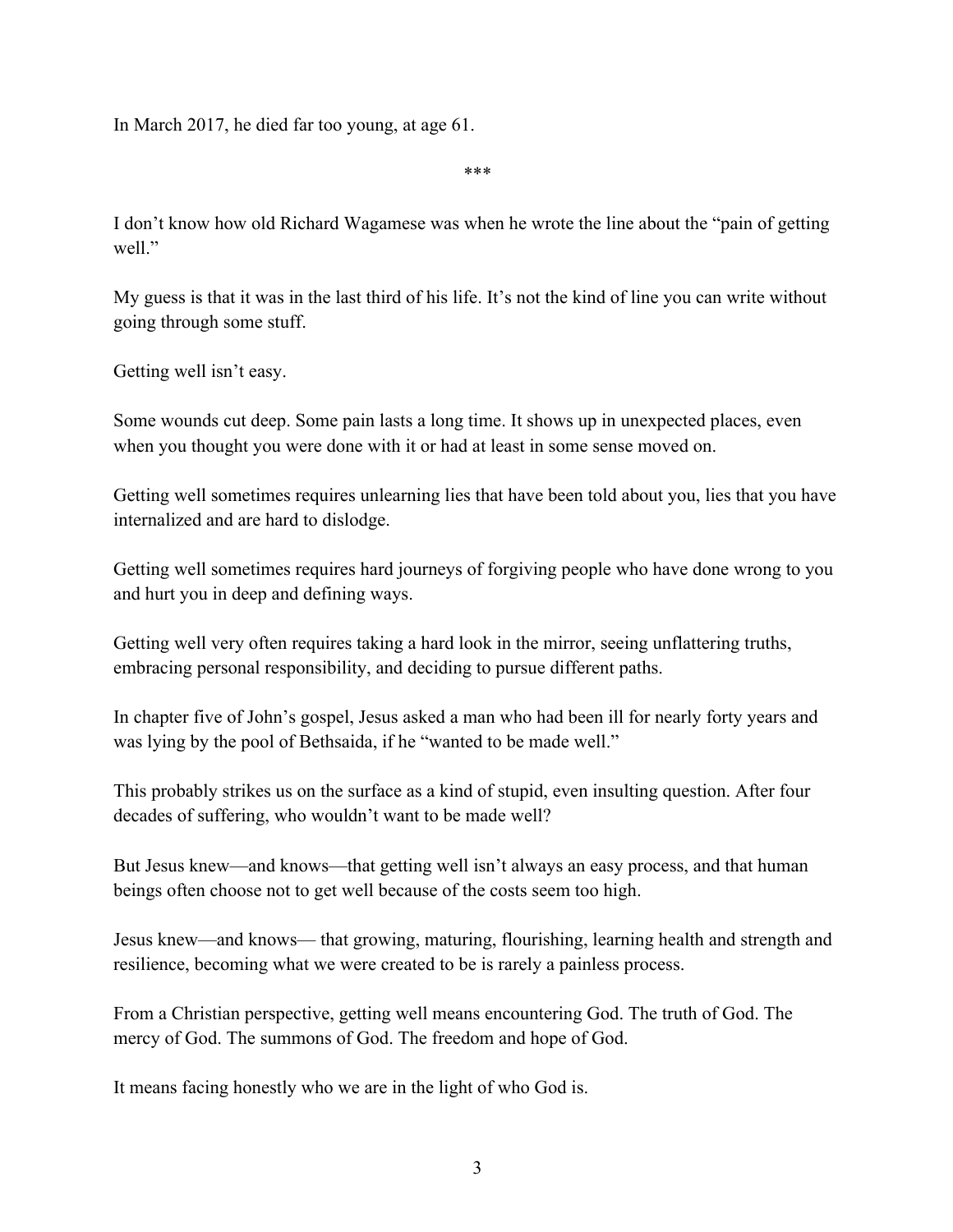Even those of us who have been spared stories as difficult as Richard Wagamese's would probably acknowledge this as we look back on our own stories.

This week, I got one of those form letters that clog up our inboxes each December. It's the end of the year, and everyone wants money! In this case, it was Regent College, where I attended graduate school from 2005-2008.

But alongside the familiar appeals for assistance, there was a devotional written by a certain Mark Glanville, professor of pastoral theology, jazz pianist, and proud Australian. The devotional reflected upon "living in the wilderness":

In Exodus… we read how God taught the Israelites to trust him in the wilderness. Day by day, God provided manna and quail—enough, but not *more* than enough, to sustain them for twenty-four hours. Every day, Israel had to choose to trust.

It's the same with God's people through the ages, isn't it? **When our life is cruising, we have little need to trust in the Lord. I've never heard anyone say, "the year I really grew to trust God—what an easy year!"** No, the Lord meets us in the wilderness…

Here in late 2021, it feels like we've all spent years in the wilderness. A global pandemic, political turmoil, social upheaval—and through it all, cries for justice that too often go unanswered.

**How is this wilderness experience forming us? Can we learn, even now, to be people of hope?**

This is the question, isn't it? It's the question of the Christian life in general and it's a question that takes on unique contours and specificity during the Advent season.

\*\*\*

Can we become people of hope? Can we entrust ourselves to the one who comes to make us well, even though there is pain along the way?

Our text this morning takes place in a place and among a people who needed to be made well and to become people of hope.

Malachi was a prophet who spoke to "disillusioned" people. Malachi spoke to the people of Israel around 450 years or so before the birth of Christ.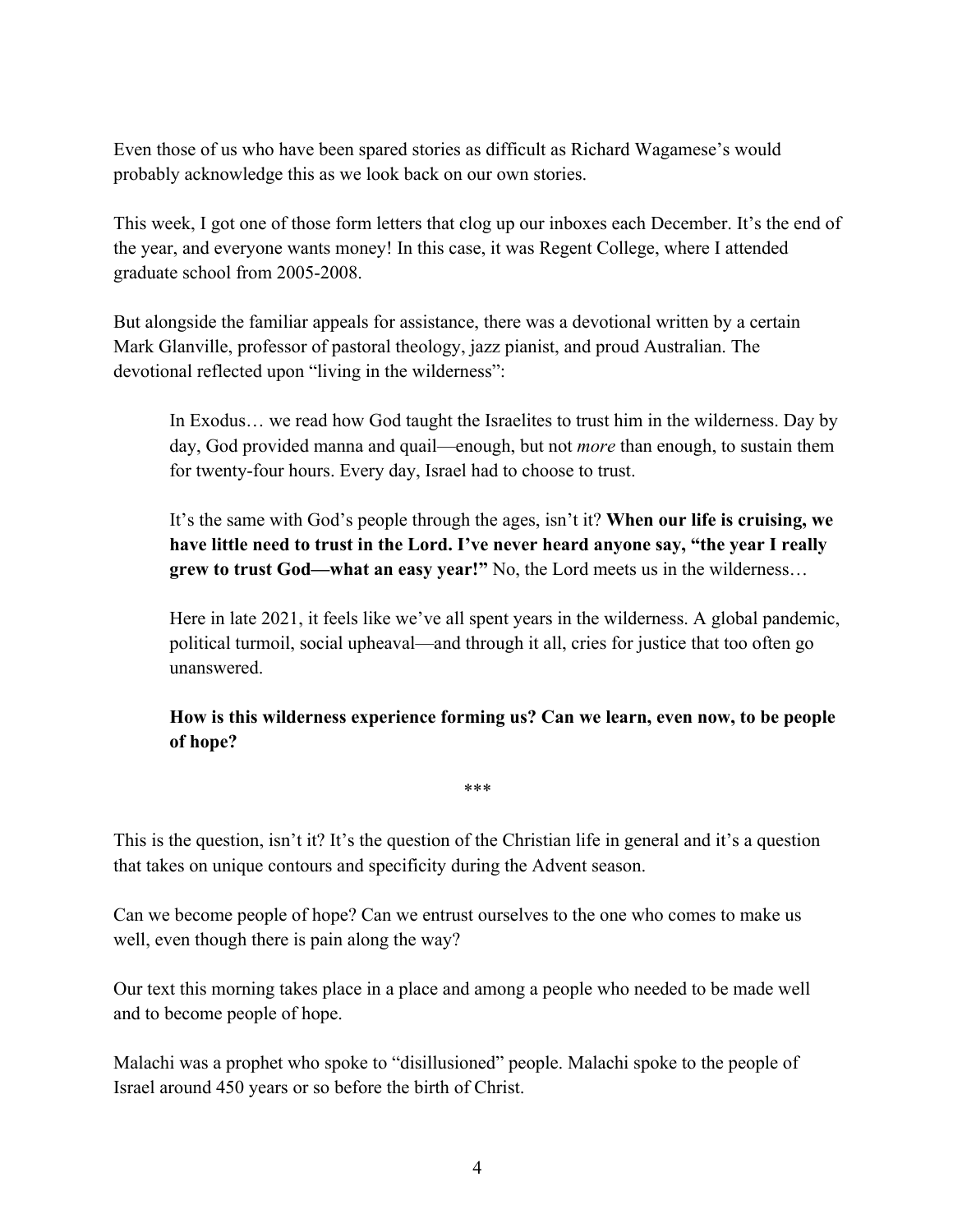The people of Israel had been through a lot.

They had been conquered first by the Assyrians (8th C BC) and then Nebuchadnezzar and the Babylonians (587 BC) hauled them off into exile, far from Jerusalem. Their temple was destroyed; their city was in ruins.

Then the Persians defeated the Babylonians and Cyrus allowed the Jews to return to Jerusalem and rebuild their temple in 538 (the story is found in Nehemiah and Ezra).

Hopes were high. Their fortunes were being restored! The people of Israel would once again soar to the heights that they inhabited during the glorious days of David and Solomon!

Except that wasn't how it turned out.

The Persian king did allow the Jewish exiles to return to their city and rebuild their temple, but there was still very little doubt about who was in charge and who was not.

The Jews were still an occupied people. They were still a tiny minority in a vast empire that cared very little about them or their God.

Time wore on as time does, and gradually relieved them of their illusions about any return to their former glory.

About one hundred years after the Jews returned to Jerusalem, Malachi arrives on the scene.

Disillusionment has brought with it disobedience.

The priests are corrupt, injustice and deceit are common. If we read on in Malachi 3, we encounter sorcery and adultery, false witness, the oppression of workers, the mistreatment of the widow, the orphan, the alien.

People no longer believe that God is on their side or even cares about them. The floods of mercy that people had once experienced from God seemed to have reduced to barely a trickle.

Into this context of disillusionment and disobedience, Malachi speaks a stern reminder… and a promise of hope.

A messenger is coming… A messenger to prepare the way of the Lord (3:1).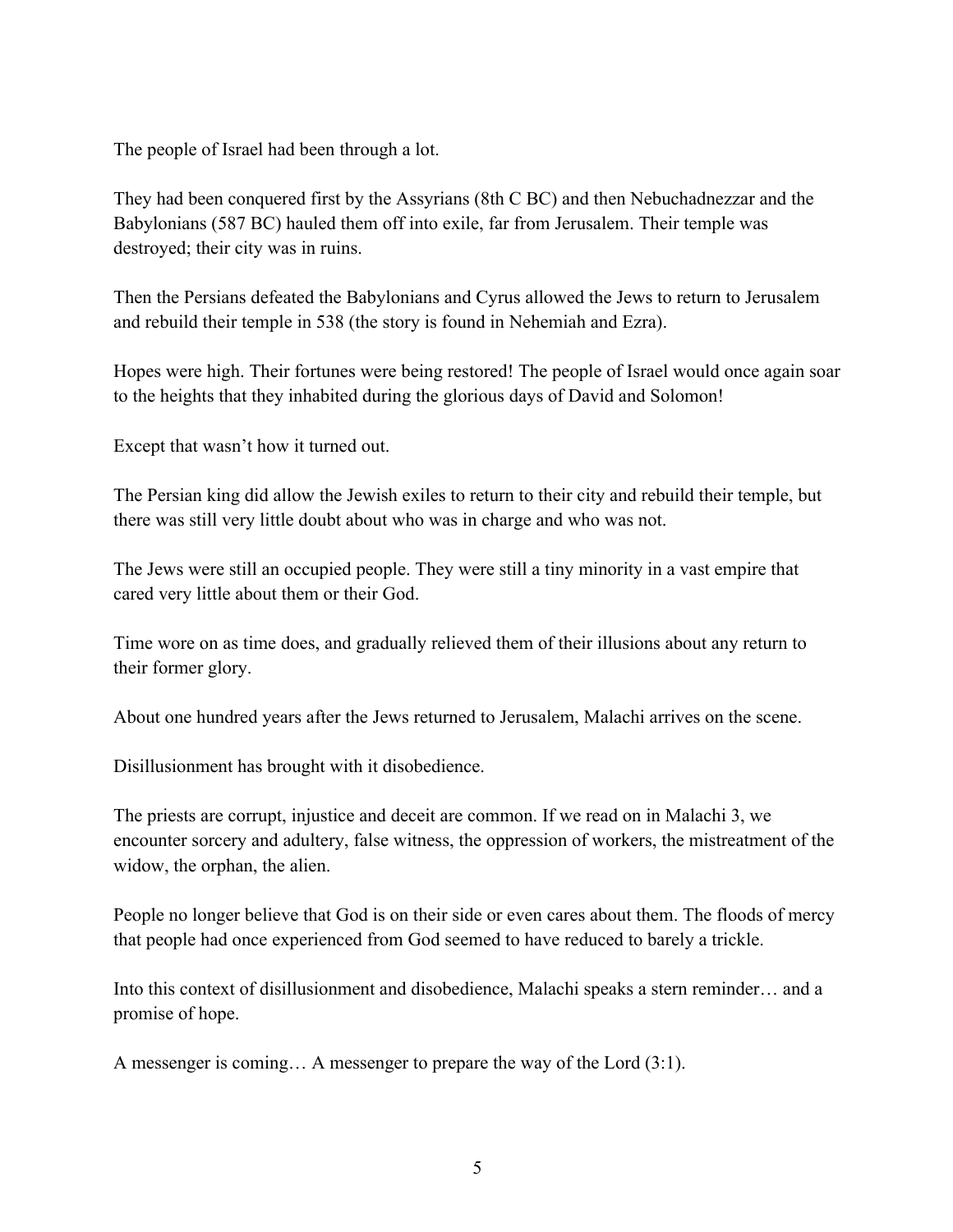But the messenger does not simply come to comfort and reassure. He comes to purify. We have images of a refiner's fire and of fullers' soap.

The two images remind us that getting well is not a painless process.

The refiner's fire is likely a familiar metaphor. It comes from the process of purifying metal. A refiner uses a fire to heat metal to a molten state; then he skims off the dross that floats to the top. Impurities are quite literally burned off the metal.

The fullers' soap is perhaps less well known. A "fuller's" job was to cleanse and whiten cloth. In Jerusalem, the cleansing process took place in a fullers' field outside the city because of the smell. Dirt and oils were removed from the wool so that it would be pure white and ready to be dyed.

The type of soap used for this process was caustic and rough. It sadly calls to mind the "scraping" that Richard Wagamese refers to in reference to what the residential schools tried to do with his parents' identity.

In this case, though, it is not an ethnicity that is being scraped away, but those parts of each one of us that resist the love and holiness that we were created for.

Both images from Malachi come with some discomfort attached to them. There are things about God's people that need to change.

There will be some pain on the road to wellness.

But again, to return to the words of Mark Glanville, "I've never heard anyone say, 'the year I really grew to trust God—what an easy year!'"

\*\*\*

This year's Advent theme is "Dare to Imagine." Today, we are invited to "dare to imagine God's embrace."

The embrace of God always contains these two themes.

1. A promise: You are not abandoned. There is hope and light and love even in your darkest hour. God comes to his people.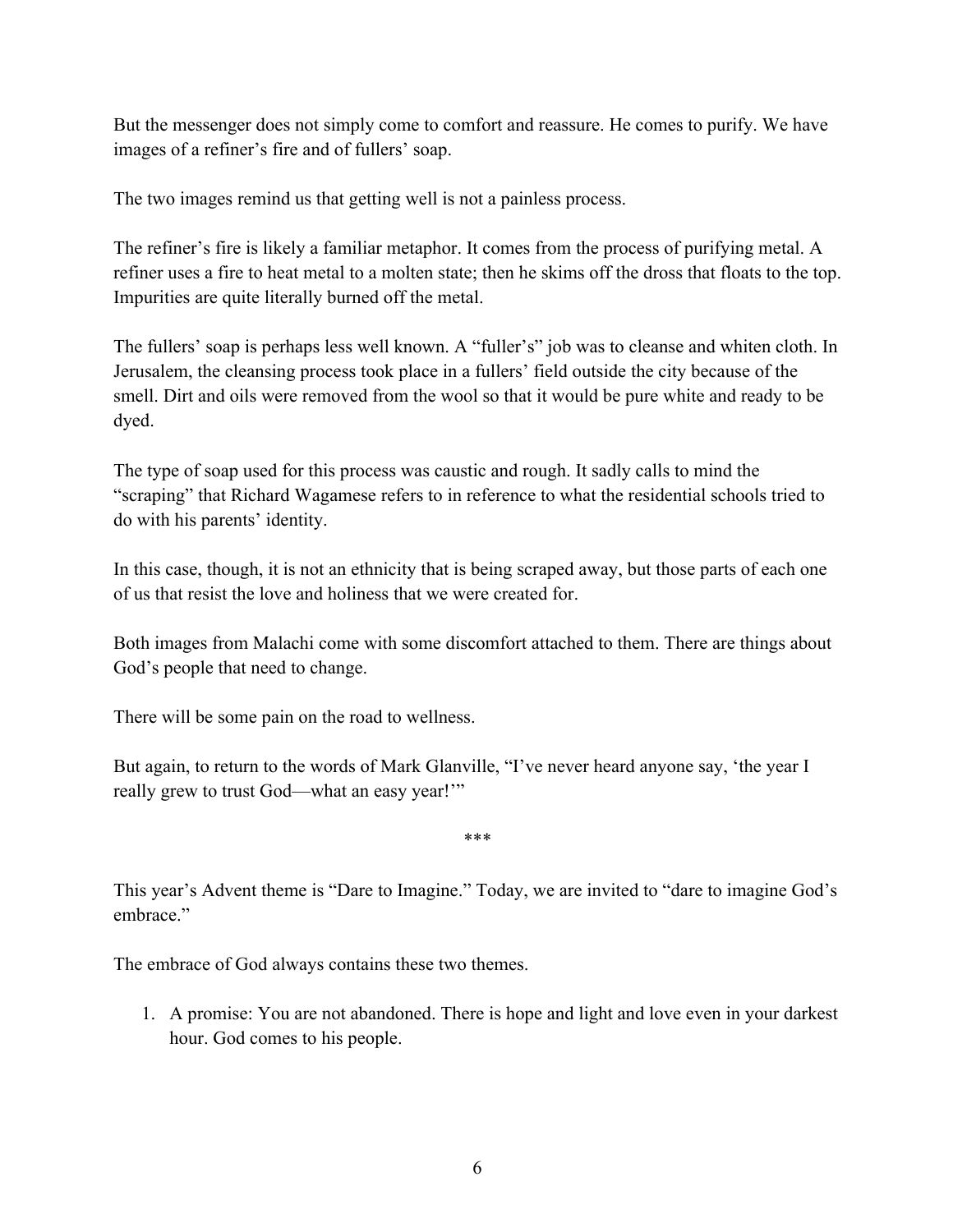2. A question (and a quite bracing one): Do you want to be made well? Do you want to face up to the truth of who you are? Will you be refined, purified, and cleansed? Do you want your life to align with God's creational intent and God's purposes for the world?

This is the embrace that pulls us along this Advent season (and throughout the year). And those who have been through this refining process often speak of uniquely experiencing the presence of God in the process.

There is a scene in Kate Bowler's recent book *No Cure for Being Human*" where she's talking with a therapist friend about how she strangely felt God's presence most acutely when she was in the grip of a cancer that she thought would kill her.

Her friend responded,

You have felt the mighty and indescribable love of God. It is wholeness and beauty and holiness... but it is not Disney World.<sup>3</sup>

How very true. Sometimes it is in our hardest moments when we most deeply experience the presence and comfort of God. But it's not Disney World.

"Disney World" is fun, perhaps, but it's not much good at producing character, deepening love, solidifying trust, or strengthening faith.

Wherever we find ourselves, the call to us this Advent season is the same as it was to the people of Israel that Malachi spoke to, those languishing under Persian rule four hundred years before Christ.

Repent. Believe. Hope. Seek purity and uprightness, even when the light isn't obvious and when disillusionment creeps in.

Prepare for the Lord who comes both as our comforter and as our judge who loves us too much to leave us as we are, in our sin and our confusion.

Do justly, love mercy, walk humbly.

Step boldly into the pain of getting well knowing that the One whose embrace we long for does not leave us and walks with us down every road.

<sup>3</sup> Kate Bowler, *No Cure for Being Human (And Other Truths I Need to Hear)* (New York: Random House, 2021), 175.